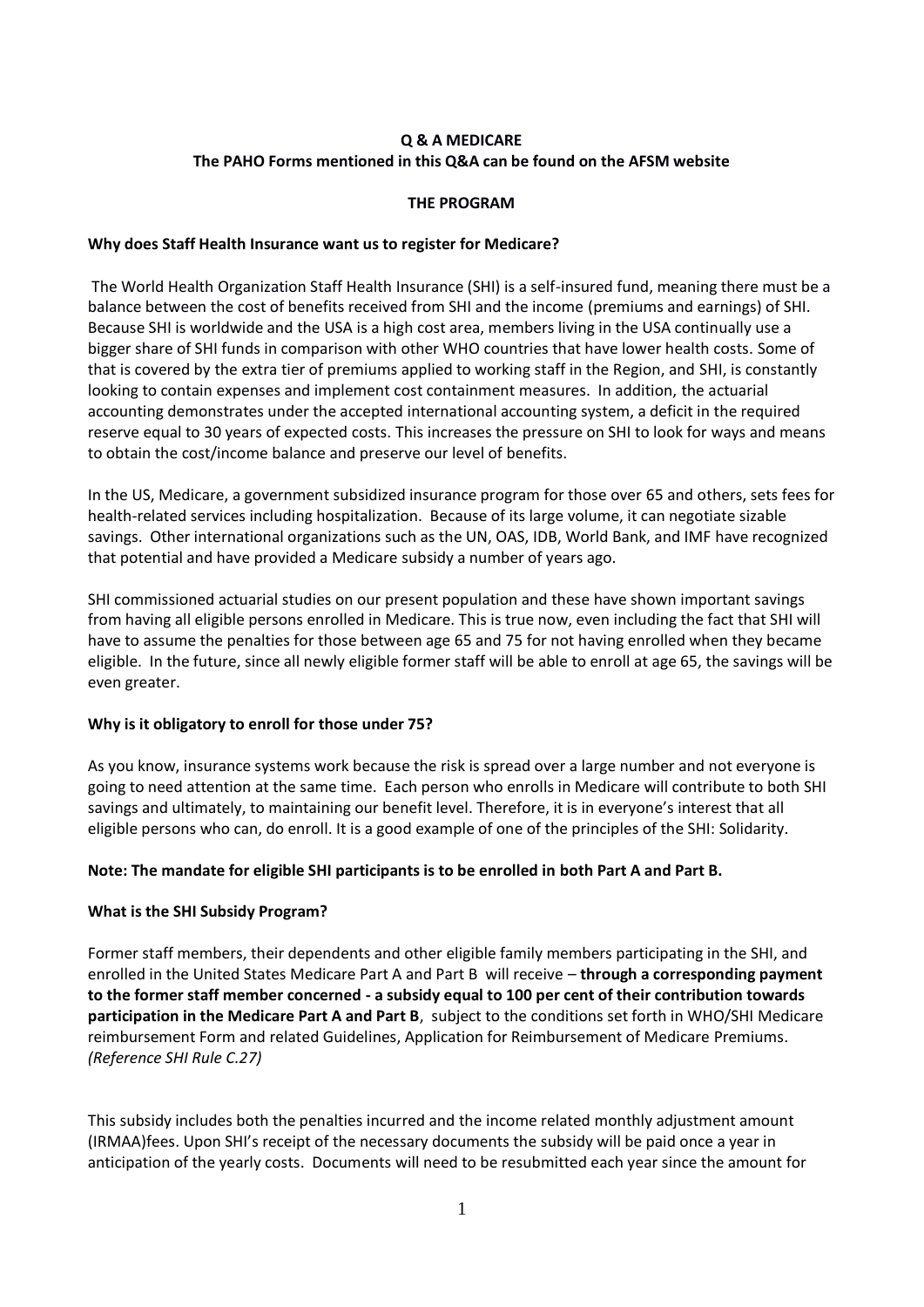Part B varies. Everyone is encouraged to submit the forms when they become available from Social Security. Please note that to receive this year's subsidy, t**he deadline for acceptance at SHI is August 31, 2019.**

**Note: Because the reimbursement is annual in anticipation of the entire yearly cost, it is strongly suggested that those participants who are on a 3-month billing cycle, create a separate account for this deposit so that there is no confusion as to the purpose of these funds.**

### **How does Medicare work?**

Medicare is composed of several sections. Part A covers hospitalization and Part B covers doctors' and other services. Part C contains different Medicare approved private insurance company plans like Health Maintenance Organizations (HMOs) and Part D is for prescription drug coverage.

In the case of the SHI subsidy plan, only what is known as "Original Medicare", Parts A and B, are included. Neither a designed plan in Part C nor Part D, prescription drug benefits are covered. AFSM does not recommend Part D as our pharmacy plan coverage is much better.

When you have Medicare coverage, Medicare becomes your primary insurer, meaning that the bills will go first to Medicare and then to any other insurances you have.

Medicare negotiates rates for services with the providers throughout the USA, and fixes these prices by area of residence since fees vary from place to place. Providers who accept Medicare agree to charge **only** the negotiated price for those services. For example, a recent office visit in the Washington DC area was billed at \$134.55, the Medicare negotiated price was \$85.31. Medicare pays 80% of the negotiated price and then remits your claim to any other insurance you may have.

Medicare coverage is only for USA services. It cannot be used for expenses incurred in any other country. The WHO insurance will be used if you should travel outside the USA. When traveling outside the USA, take both your Aetna card and the blue PAHO/WHO card which should be used in case of emergencies.

#### **What happens to my SHI Coverage?**

You maintain your SHI coverage (presently managed by Aetna in the US).

Within the USA, SHI becomes your secondary insurance. This means that only after Medicare has processed the bill, can Aetna or any other insurance enter the scene. Claims must be sent first to Medicare. By law, other insurances cannot process a claim first if they know the person is covered by Medicare, and therefore they will deny the claim unless they have received it from Medicare. When Aetna receives the Medicare processed claim, they will then pay the remaining 20% of the Medicare negotiated price for these services.

In order to coordinate this, PAHO SHI needs to notify Aetna of your enrollment in Medicare. This will ensure that the billing route goes from your provider to Medicare and then is automatically sent to Aetna. In an effort to make sure that all enrolled in Medicare are covered, **PAHO SHI is requesting that if you have not done so since the Feb 1 announcement, you fill out the Aetna Medicare Direct document and send it [medicare@paho.org.](mailto:medicare@paho.org)**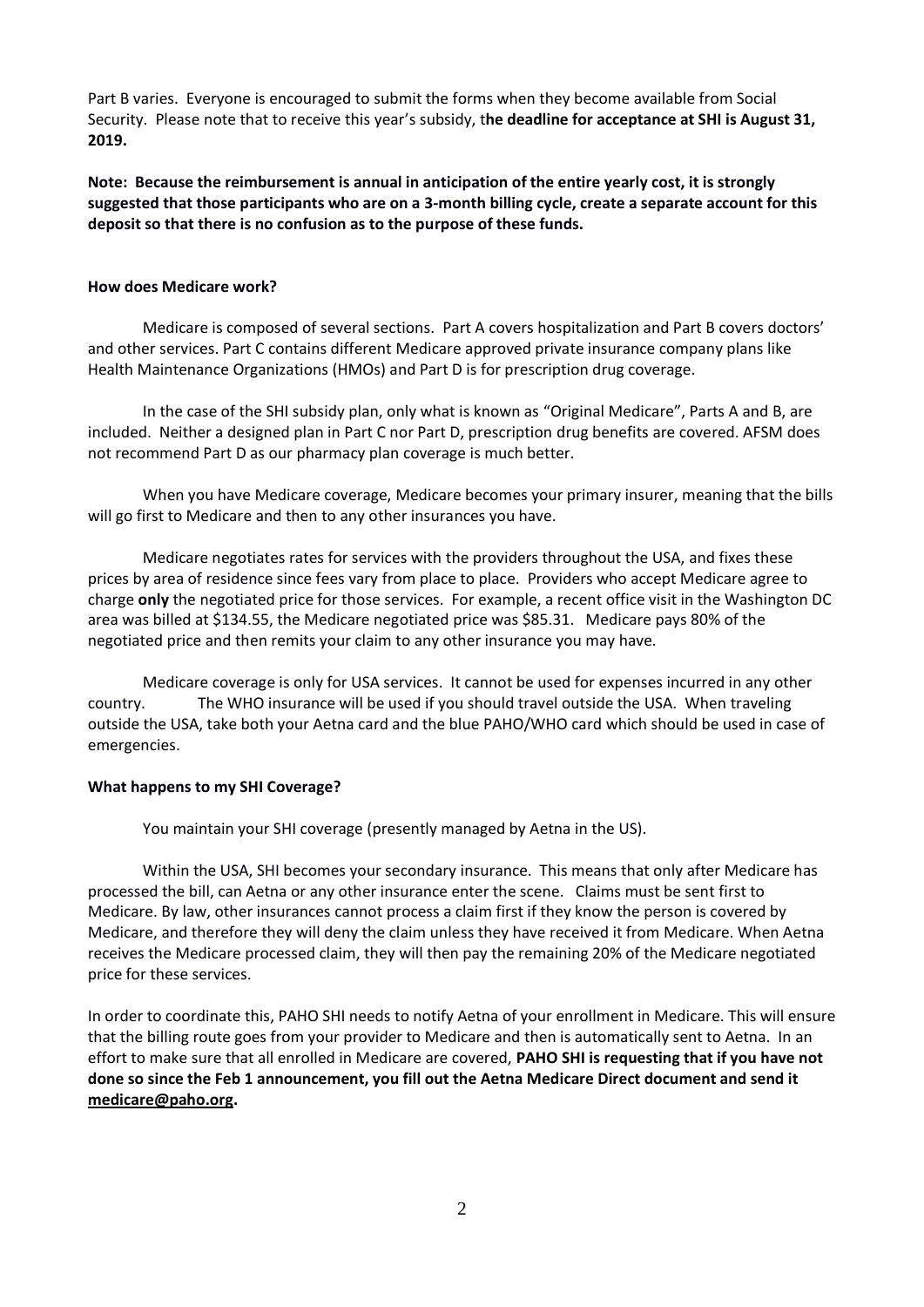**Note:** For those already in Medicare, you may have filled out a form known as "Coordination of Benefits" or the Aetna Medicare Direct document when you registered for Medicare. Even if you have previously filled out either of these, please resend.

## **Who is eligible for the WHO Medicare subsidy?**

- Any former staff, dependents and other eligible family members participating in the SHI who are already registered in Medicare
- Former staff who meet the following criteria but are not yet registered in Medicare
	- those persons who are insured under the WHO Staff Health Insurance and are 65 yrs of age and had not completed 75 years as of 1January 2019.
	- a US citizen whose primary residence is in the USA
	- a lawful permanent resident who has lived in the USA for 5 continuous years

### **Notes:**

**F**ormer staff who have not yet reached 65 years of age become eligible and will need to register in the 7 months surrounding their 65<sup>th</sup> birthday. (eligibility begins 3 months prior to the 65<sup>th</sup> birthday and extends through that month and 3 more)

Members and/or dependents who have primary coverage under other insurances and who receive or are eligible to receive Medicare premium reimbursements with that insurance are not entitled to this benefit.

### **What happens if I am over 75 years of age?**

If you had completed 75 years of age as of 1 January 2019 and you and/or your spouse are already enrolled in Medicare Parts A and/or B, you will receive a subsidy equivalent to 100% toward your contributions, upon completing the form "Medicare Reimbursement Form."

If you are over 75 years of age, and are not enrolled in Medicare, you don't need to enroll. Your SHI coverage will continue to be your primary plan and you will be reimbursed at the same level (80%), as long as you use in-network providers. *Reference Rule C.7* 

#### **Notes:**

- **The age exemption is individual. That is, if the former staff is over 75 but the spouse or other dependent is not and meets the criteria above, the spouse and/or other dependent must enroll.**
- If you are over 75 and wish to be included in the Medicare subsidy program, write an email to WHO SHI ( [shihq@who.int](mailto:shihq@who.int) ) and request that they consider your enrollment. If you choose to do this, we highly encourage you to have the specific information on your costs from Social Security to present with your request.

### **MEDICARE ENROLLMENT**

### **What do I do if I am already enrolled in Medicare part A and Part B?**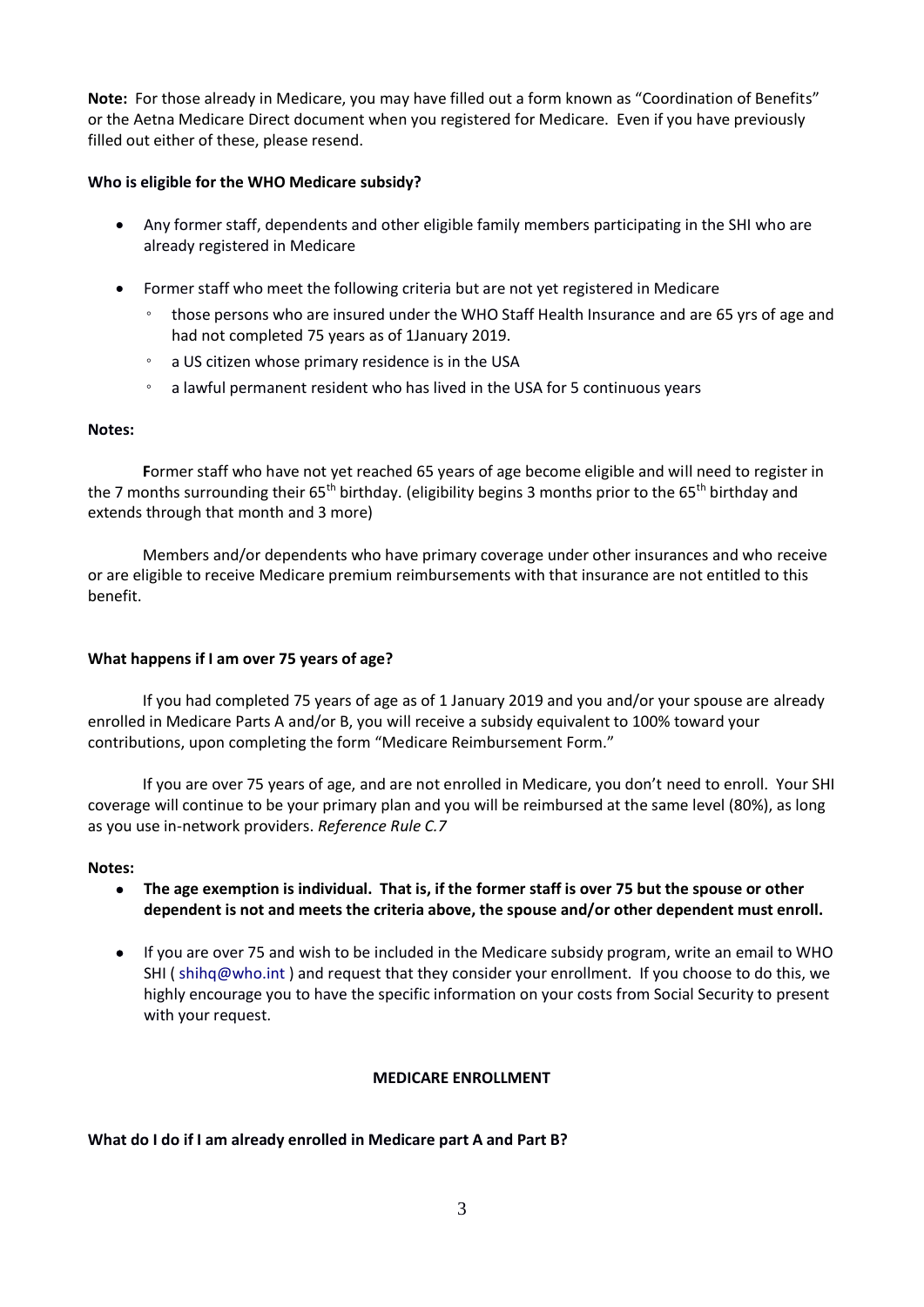Send in the required forms for reimbursement and wait for your subsidy to appear!

## **What do I do if I am eligible and need to register for Medicare Part A and/or part B coverage?**

You must make an appointment with your local Social Security Administration Office (1-800-772- 1213) and register for Medicare, Parts A and B.

When you go for your appointment you should bring your report of income taxes for 2017 (the cost for Part B is income related from your income of two years past), proof of citizenship or residence, Social Security information, mailing address, and if applicable, date of marriage and or, previous marriages lasting more than 10 years, (the latter is important, one green card holder, divorced for 20 years, found that, since she had been married to a taxpayer for 10 years, she gets Part A for free!)

**Note***:* **Open enrollment for those who have never enrolled in Medicare is from January to March each year so time is of the essence.** If you have already enrolled in Part B and only have to add Part A, you may do it at any time during this year, however, remember the sooner enrolled, the sooner the benefits.

# **If I register for Medicare now, coverage will start in July 2019, how do I process my insurance claims until then?**

Until Medicare coverage starts you will continue to submit to Aetna only.

### **What happens if I am eligible and decide not to enroll?**

**As of January1 2020**, former staff members and participating family members who are eligible to participate in Medicare Part A and Part B but decide not to enroll, will have their SHI claims /medical expenses in USA dealt with as if they were enrolled. As an example, a specialist's visit billed at US\$300 would be reimbursed as follows:

| <b>Scenarios</b>            | Amount billed \$ | Medicare approved | Amount paid to provider \$ | Amount you    |
|-----------------------------|------------------|-------------------|----------------------------|---------------|
|                             |                  | rate \$           |                            | owe \$        |
| <b>Current situation</b>    | 300              | N/A               | AETNA: 240 (80%)           | 60 (20%)      |
| Participant                 | 300              | 100               | Medicare: 80 (80%)         |               |
| enrolled in                 |                  |                   | AETNA: 20 (remaining       |               |
| <b>Medicare Part B</b>      |                  |                   | cost)                      |               |
| <b>Participant eligible</b> | 300              | 100               | Medicare: 0                | 200           |
| but has chosen not          |                  |                   | <b>AETNA: 100</b>          | (not credited |
| to enroll in                |                  |                   |                            | towards       |
| <b>Medicare</b>             |                  |                   |                            | catastrophic) |

### **How do I pay for Medicare?**

Once registered,

• if you are receiving Social Security financial benefits because you have paid into taxes (FICA) in the US for 40 quarters (10 years) your Medicare fees for Part B will be deducted each month from your Social Security payments.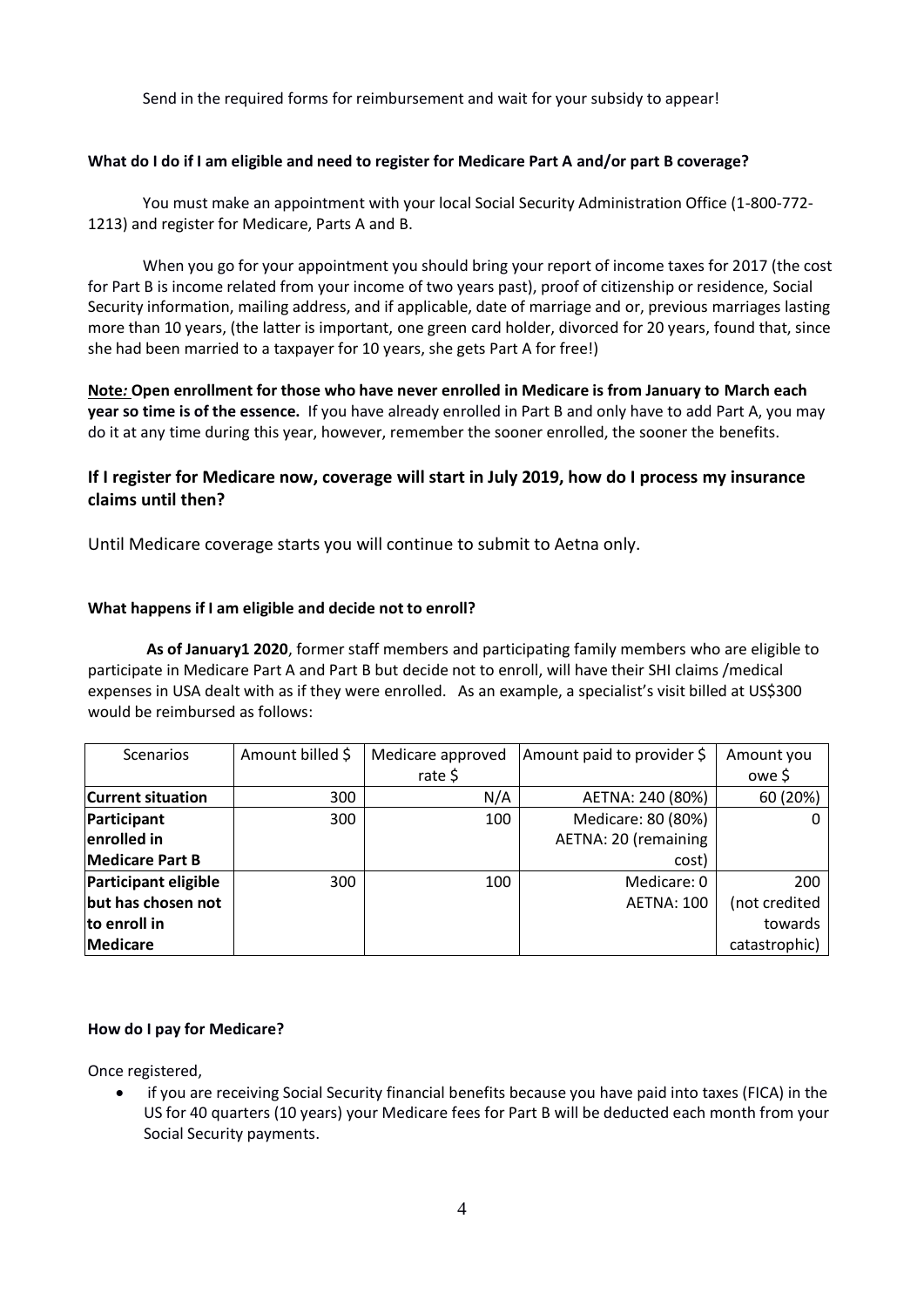• If you have not paid Social Security taxes, you will be billed quarterly for Medicare charges and you will have to authorize a payment mechanism (check or credit card.)

## **ADDITIONAL USEFUL INFORMATION**

### **What happens if my provider does not accept Medicare?**

There may be times when the provider of your choice does not accept Medicare. These are called **Opt-out providers**.

Since Aetna, by law, cannot process the claim without Medicare clearance for those enrolled in Medicare. The SHI participant is responsible for obtaining the provider's official documentation that he/she has rejected participation with Medicare, and sending it to Aetna. This allows them to accept your claims without having to pass through Medicare. The document is called an **opt out letter** and is valid for two years. Some participants have found, however, that it is preferable to send a copy with each claim to prevent confusion.

In this situation, there are two methods of submitting claims for reimbursement:

- You pay the **opt-out provider** directly. The provider's office will complete a claim form on your behalf and submit it to Aetna for a reimbursement that will be mailed directly to you.
- You pay the **opt-out provider** directly. The Provider's office does not submit claims, and you must submit the claim yourself directly to Aetna with the opt out letter and you will be reimbursed by mail.

**Note:** If you are submitting for yourself, the letter can be obtained from your provider's office. If your provider submits on your behalf then they will attach the letter for your convenience.

Aetna will reimburse according to the SHI Rules in place, and whether or not the provider, although opted out of Medicare, belongs to the Aetna network. Normally, the reimbursement level for opt out providers will be 200% of the Medicare approved rate with no credit for catastrophic limits. (*Reference: Rule C.7*) There may be some providers, however, who have opted out of Medicare but are within network with Aetna and their reimbursement level will be at the network cost with the 20% credited to catastrophic. See example below.

| <b>Scenarios</b>          | Amount billed \$ | Approved rates      | Amount paid to        | Amount you   |
|---------------------------|------------------|---------------------|-----------------------|--------------|
|                           |                  |                     | provider \$           | owe \$       |
| <b>Current situation</b>  | 300              | N/A                 | AETNA: 240 (80%)      | 60 (20%)     |
| Provider opted out        | 300              | Medicare approved   | Medicare: 0           | 100          |
| of both Medicare          |                  | rate \$100          | <b>AETNA: 200</b>     | not credited |
| and Aetna                 |                  |                     | (200% of the Medicare | towards      |
| networks                  |                  |                     | approved rate)        | catastrophic |
| <b>Provider opted out</b> |                  | 300 (AETNA network  | AETNA: 208(80%)       | 52(20%)      |
| of Medicare but           |                  | reimbursement base: |                       | credited     |
| participating in the      |                  | \$260)              |                       | towards      |
| Aetna network             |                  |                     |                       | catastrophic |